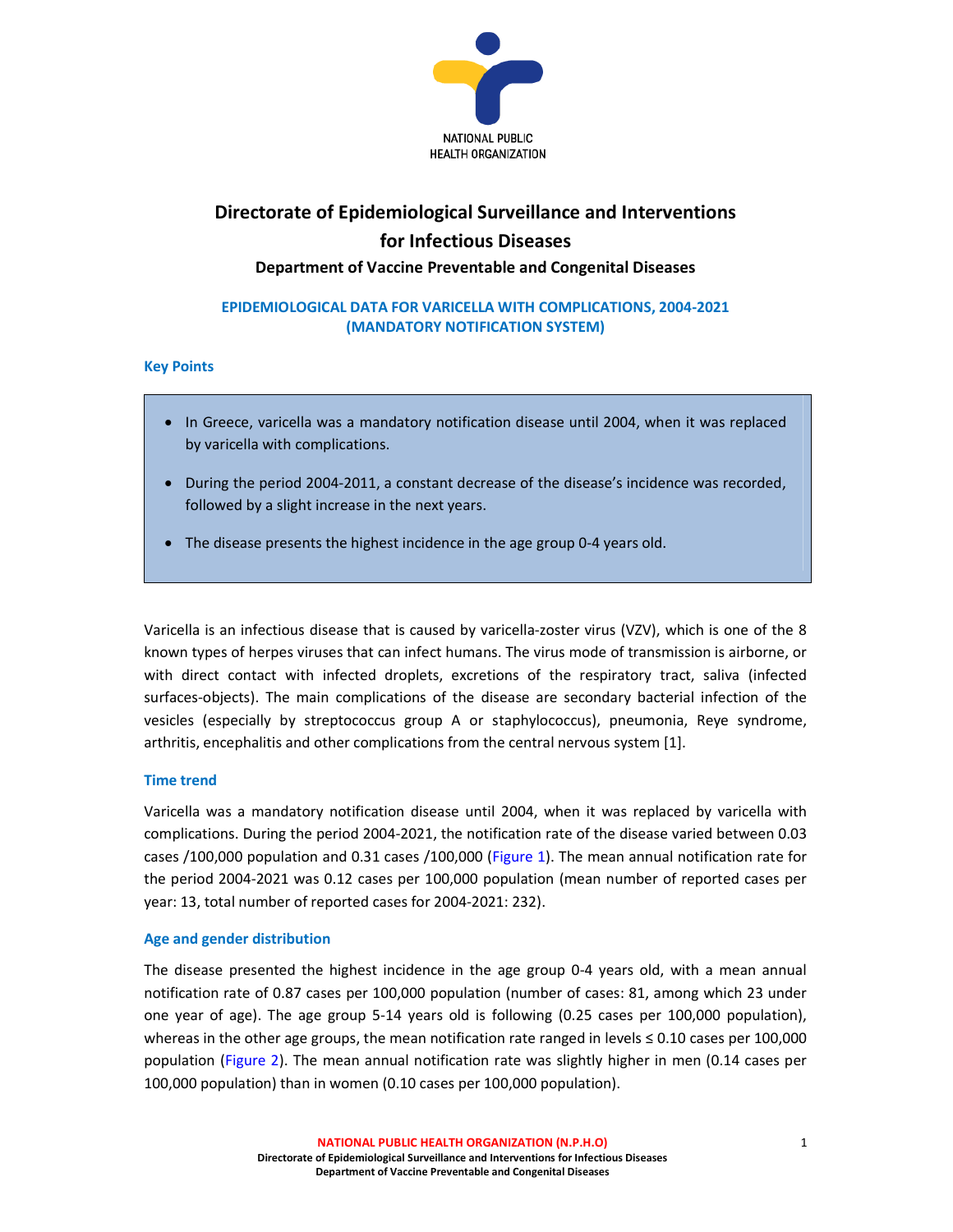#### Geographical distribution

During the period 2004-2021, the disease presented the highest mean annual notification rate in Northern Greece (0.15/100,000 population). The lowest mean annual notification rate was recorded in the Aegean Islands/Crete (0.07/100,000 population).

#### Laboratory data

Among the 232 reported cases for the period 2004-2021, 134 (57.8%) were laboratory confirmed, whereas the majority of the rest (n=86) were probable, i.e. they met the clinical criteria and had epidemiological link with a laboratory confirmed case.

#### Vaccination coverage

Among the reported cases for the period 2004-2021, 159 (68.5%) were unvaccinated, whereas 4 (1.7%) were incompletely vaccinated (Figure 3). For the rest of the cases (29.7%) the vaccination status was unknown. The majority of unvaccinated cases were children 0-14 years old (56.0%, n=130).

#### Hospitalization status – Complications - Outcome

The number of cases that were hospitalized during the period 2004-2021 reached 213 (91.8%), as there was a trend to report mainly hospitalized cases. The main complications included secondary bacterial infection of the vesicles (34.5%, n=80), pneumonia (34.9%, n=81), complications from the central nervous system (15.5%, n=36) and various other complications (such as bacteremia, hepatitis, etc.) (17.3%, n=40). To be noted that in some cases more than one complications were reported. During this period, only one death was reported corresponding to a mortality of 0.4%.

#### **Conclusion**

Varicella is a common infection in childhood. Surveillance systems of varicella in the EU countries are highly heterogeneous. The majority of the countries monitor the disease frequency via mandatory notification systems, some countries use a sentinel system or combined surveillance systems, whereas some countries have no varicella surveillance system in place [2]. Greece has under surveillance varicella with complications [3]. Although varicella is a mild disease, it can present serious complications, thus representing an important public health concern. It is of high importance to achieve good vaccination coverage of the population as well as of the high risk groups (Roma children and migrants/refugees).

#### **References**

- 1. Marin M and Bialek SR. Varicella/ Herpes Zoster. In: Control of communicable diseases manual, 20th edition. Heymann DL ed. American Public Health Association 2015; p. 669-675.
- 2. ECDC. Public health guidance on varicella vaccination in the European Union. Feb 2015. Available from: https://www.ecdc.europa.eu/en/publications-data/public-health-guidancevaricella-vaccination-european-union
- 3. EUVAC.NET. Surveillance of varicella and Herpes Zoster in Europe, as of November 2010. Available from: http://www.ecdc.europa.eu/en/publications/Publications/varicella\_zoster\_report\_2009\_euvacnet.p df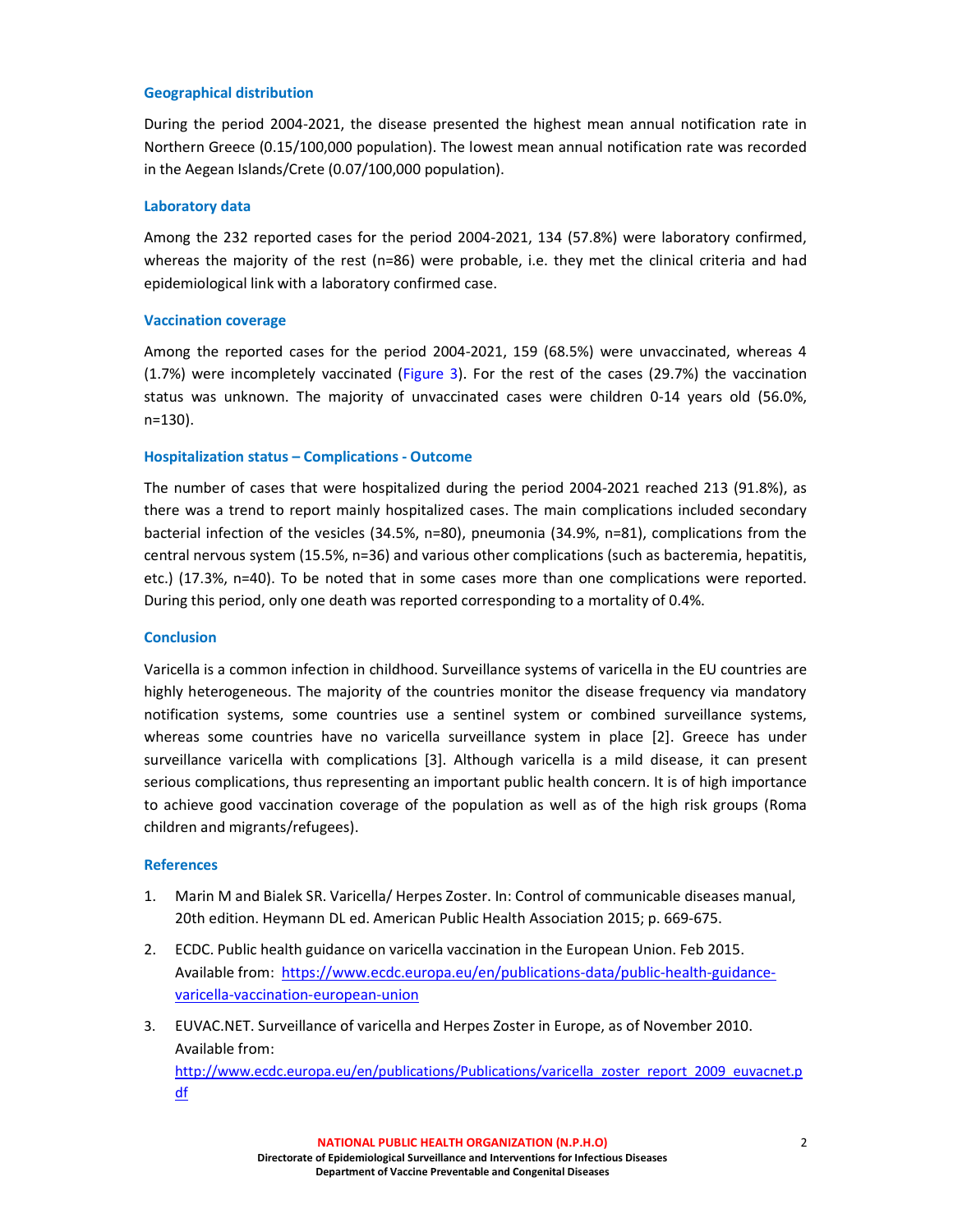Figure 1. Time trend of varicella with complications reported cases and annual notification rate per 100,000 population in Greece, 2004-2021



Figure 2. Mean annual notification rate of varicella with complications per age group, Greece 2004-2021